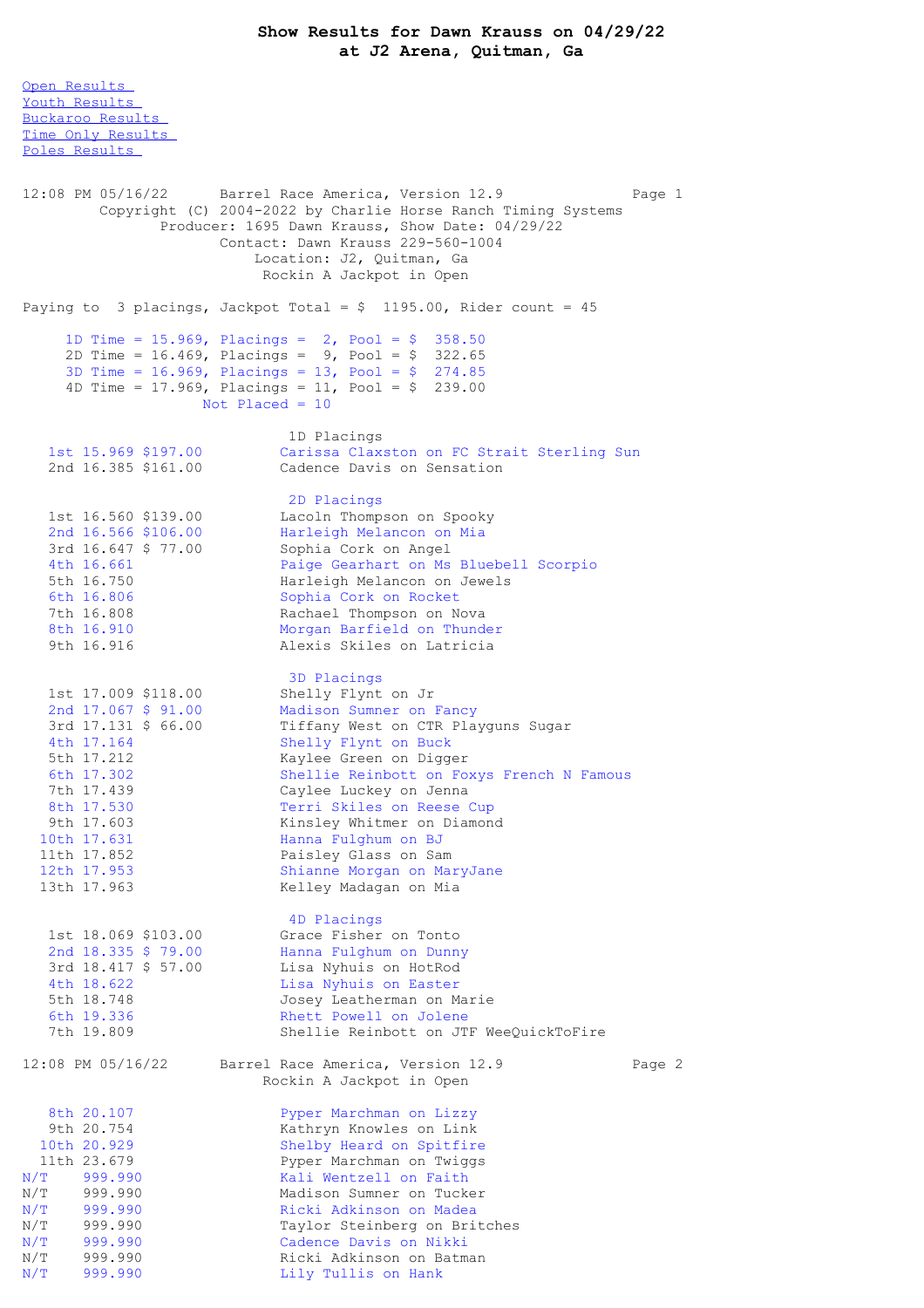N/T 999.990 Shianne Morgan on Nikita N/T 999.990 Bonnie Foster on Gabe<br>N/T 999.990 Kaylee Green on Coron N/T 999.990 Kaylee Green on Corona 12:08 PM 05/16/22 Barrel Race America, Version 12.9 Page 1 Rockin A Jackpot in Youth Paying to 2 placings, Jackpot Total =  $$392.00$ , Rider count = 28 1D Time = 16.385, Placings = 5, Pool = \$ 117.60 2D Time = 16.885, Placings = 1, Pool = \$ 105.84 3D Time = 17.385, Placings = 5, Pool = \$ 90.16 4D Time = 18.385, Placings = 6, Pool = \$ 78.40 Not Placed = 11 1D Placings 1st 16.385 \$ 71.00 Cadence Davis on Sensation<br>2nd 16.566 \$ 47.00 Harleigh Melancon on Mia Harleigh Melancon on Mia 3rd 16.611 Sophia Cork on Angel 4th 16.750 Harleigh Melancon on Jewels 5th 16.806 Sophia Cork on Rocket 2D Placings 1st 17.067 \$106.00 Madison Sumner on Fancy 3D Placings 1st 17.603 \$ 54.00 Kinsley Whitmer on Diamond<br>2nd 17.631 \$ 36.00 Hanna Fulghum on BJ Hanna Fulghum on BJ 3rd 17.852 Paisley Glass on Sam<br>4th 18.210 Rhyanne Foster on Z 4th 18.210<br>
5th 18.335<br>
Hanna Fulghum on Dur Hanna Fulghum on Dunny 4D Placings 1st 18.770 \$ 47.00 Eva Johmson on Playboy 2nd 20.083 \$ 31.00 Rhett Powell on Jolene 3rd 20.107 Pyper Marchman on Lizzy 4th 23.679 Pyper Marchman on Twiggs 5th 28.224 Evie Foster on Fire 6th 33.175 Ginsie Dewitt on Rosie N/T 999.990 Taylor Steinberg on Britches N/T 999.990 Lily Tullis on Hank<br>N/T 999.990 Ricki Adkinson on Ma N/T 999.990 Ricki Adkinson on Madea<br>N/T 999.990 Madison Sumner on Tucke 999.990 Madison Sumner on Tucker<br>999.990 Mali Wentzell on Faith N/T 999.990 Kali Wentzell on Faith<br>N/T 999.990 Cadence Davis on Nikki and 1999.990 (adence Davis on Nikki)<br>1999.990 Morgan Barfield on Thu N/T 999.990 Morgan Barfield on Thunder N/T 999.990 Caylee Luckey on Jenna N/T 999.990 Ricki Adkinson on Batman N/T 999.990 Shelby Heard on Spitfire N/T 999.990 Gracee Manry on Bailey 12:08 PM 05/16/22 Barrel Race America, Version 12.9 Page 1 Fixed Payout Jackpot in Buckaroo Jackpot Total =  $$ 5.00$ , Rider count = 1 1D Time = 26.943, Placings = 1, Pool = \$ 5.00 1D Placings 1st 26.943 \$ 5.00 Brody Thompson on Gunner 12:08 PM 05/16/22 Barrel Race America, Version 12.9 Page 1 Time Only Jackpot in Time Only 12:08 PM 05/16/22 Barrel Race America, Version 12.9 Page 1 Rockin A Jackpot in Poles Paying to 2 placings, Jackpot Total =  $$266.00$ , Rider count = 19 1D Time = 21.209, Placings = 3, Pool = \$ 114.38 2D Time = 22.209, Placings =  $1$ , Pool = \$ 87.78 3D Time = 23.209, Placings = 13, Pool = \$ 63.84  $Not$  Placed = 2 1D Placings 1st 21.209 \$ 69.00 Kaylee Green on Peanut 2nd 22.082 \$ 46.00 Kelley Madagan on Mia 3rd 22.174 Cadence Davis on Sensation